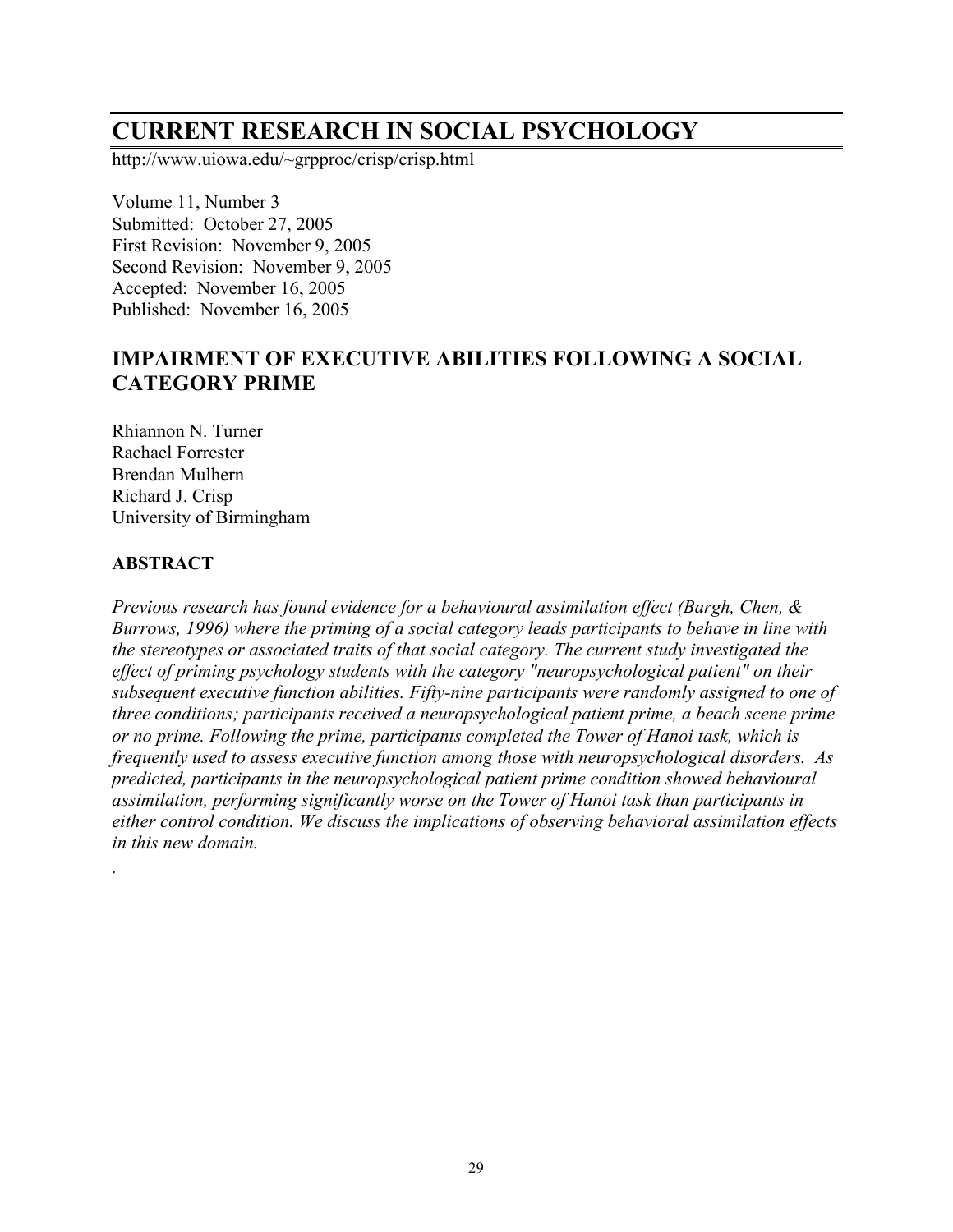# **INTRODUCTION**

Social psychological research has revealed that people are influenced, often in an unintentional and automatic fashion, by stimuli in our social environment (see Bargh, 1994). It is thought, for example, that attitudes are automatically activated in the presence of an attitude object (Bargh, 1989) and that stereotypes are automatically activated in the presence of features associated with a stereotyped group (Brewer, 1988; Devine, 1989). More recently, researchers have found evidence for a behavioural assimilation effect (Bargh, Chen, & Burrows, 1996); that is, the automatic activation of a social category can lead participants to behave in line with the stereotype or associated traits of that social category. The current study investigated whether assimilation effects may also be observed in a new context, with respect to so-called "executive functions," stereotypically associated with neuropsychological patients. If such an effect can be demonstrated, it may have significant implications for our understanding of behavioral assimilation and self-categorization in normal and clinical populations. Below, we outline the origins of this line of research, summarize evidence for the behavioural assimilation effect, outline the link between neuropsychological impairment and executive functioning, and explain our current hypothesis.

#### **The Effect of Priming on Impression Formation and Behaviour**

Social psychologists have spent many years studying the effects of priming on an individual's subsequent impressions of others. Priming is the incidental activation of knowledge structures, such as trait concepts and stereotypes, by the current situational context. The activation of these concepts can carry over for a time to exert an unintended passive influence on the interpretation of the behaviour of others. If, for example, a group membership category is activated by seeing someone from that social category, the category will remain activated (or primed) for some time after the stimuli person is no longer present. Because any categorization carries with it a unique set of social stereotypes, attitudes and stereotypic traits, these also remain accessible and are likely to be used in the interpretation of other people's behaviour. This incidental activated knowledge can influence people's judgements without any awareness that such influence is occurring (Bargh & Chartrand, 1999; Bargh & Ferguson, 2000).

Although it is now accepted that judgments of others can be automatically and unintentially activated, until recently it has been widely assumed that behavioural responses to the social environment are under conscious control (Bargh, 1989). Devine (1989), for example, argued that the activation of stereotypes is automatic, but that whether prejudiced behaviour is instigated as a result is a matter of conscious choice. Research conducted over the past decade has, however, discovered that priming can have a profound influence on social behaviour.

#### **The Behavioural Assimilation Effect**

Priming participants with traits, or even group categories that are associated with certain traits, can increase the extent to which participants behave in line with those traits, a phenomenon known as *behavioural assimilation* (Bargh et al., 1996; Dijksterhuis & van Knippenberg, 1998). Activating perceptual information may influence behaviour as well as impression formation because behavioural responses are mentally represented in a similar way to other social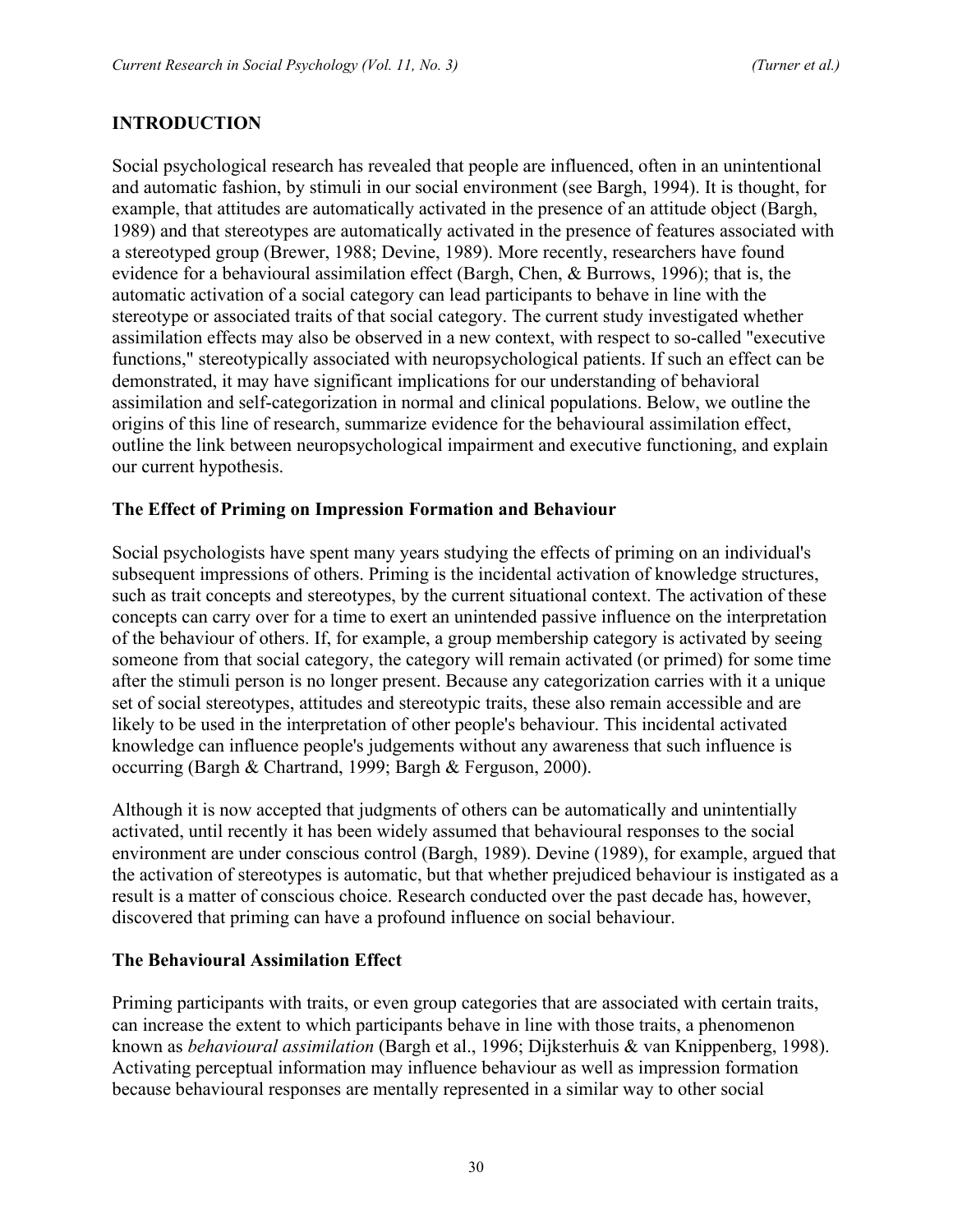information like trait concepts, stereotypes and attitudes (Chartrand & Bargh, 1999; Dijksterhuis & van Knippenberg, 1998). Indeed, there is neuropsychological evidence for this link; the same area of the premotor cortex is active when humans perceive an action and when they perform that action themselves (Buccino et al., 2001).

Bargh and colleagues (1996) conducted several studies that established the behavioural assimilation effect. They first primed participants with the trait of rudeness during a scrambled sentence task (Srull & Wyer, 1979). Compared to participants who were primed with politeness or who were given no prime, those in the rudeness prime condition were subsequently quicker to interrupt an experimenter's conversation with a confederate. In a second study, Bargh et al. (1996) demonstrated that priming stereotypes of elderly people made participants subsequently walk more slowly; in other words, it made them more likely to behave in accordance with an elderly stereotype. Finally, participants were judged to have behaved in a more hostile manner when a computer error occurred during a study after they had been subliminally priming with photographs of African Americans (for whom there is an associated stereotype of "hostile") than if they had been subliminally primed with photographs of Caucasian faces. In none of these studies did participants express any knowledge of the prime embedded in the scrambled sentence task or its influence on their subsequent behaviour, demonstrating the automatic and unintentional nature of the primed behaviour.

Subsequent research by Dijksterhuis and van Knippenberg (1998) demonstrated the behavioural assimilation effect on more complex social behaviours. They found that participants who imagined a typical professor (associated with the stereotype "intelligent") subsequently outperformed those who imagined a typical secretary, on a general knowledge task. In a further study, participants asked to imagine a typical soccer hooligan (associated with the stereotype "stupid") performed worse on the general knowledge task than those who had received no prime. In explaining how priming can influence complex behaviours, Dijksterhuis and van Knippenberg (1998) argued that although intelligence is an abstract concept rather than a concrete behaviour, behavioural representations are likely to be hierarchically structured, whereby the abstract concept "intelligence" is associated with a series of behavioural patterns, for example concentration, careful consideration of information and systematic thinking. Thus, although priming would not have changed participants' actual level of intelligent or knowledge, it may have temporarily induced participants to behave differently in their reaction to the multiple choice task. Priming participants with "intelligent" may have, for example, subconsciously induced concentration, led to the use of more varied strategies and additional cues, and increased confidence, all of which may have affected performance.

#### **The Effect of Priming a Social Category on Executive Functioning**

The current study tested the hypothesis that executive function may be impaired by priming the category "neuropsychological patient." Executive function (Mazaux et al.,1997) refers to a set of psychological processes, associated with the prefrontal cortex of the brain (Owen et al., 1991), that allow us to control and coordinate complex cognitive tasks (Miyake et al., 2000). In their model of executive functioning, Norman & Shallice (1986) proposed that most responses are under fairly automatic control, with automatic cues triggering specific schema that coordinate action. In situations where routine selection of operations is inappropriate, however, an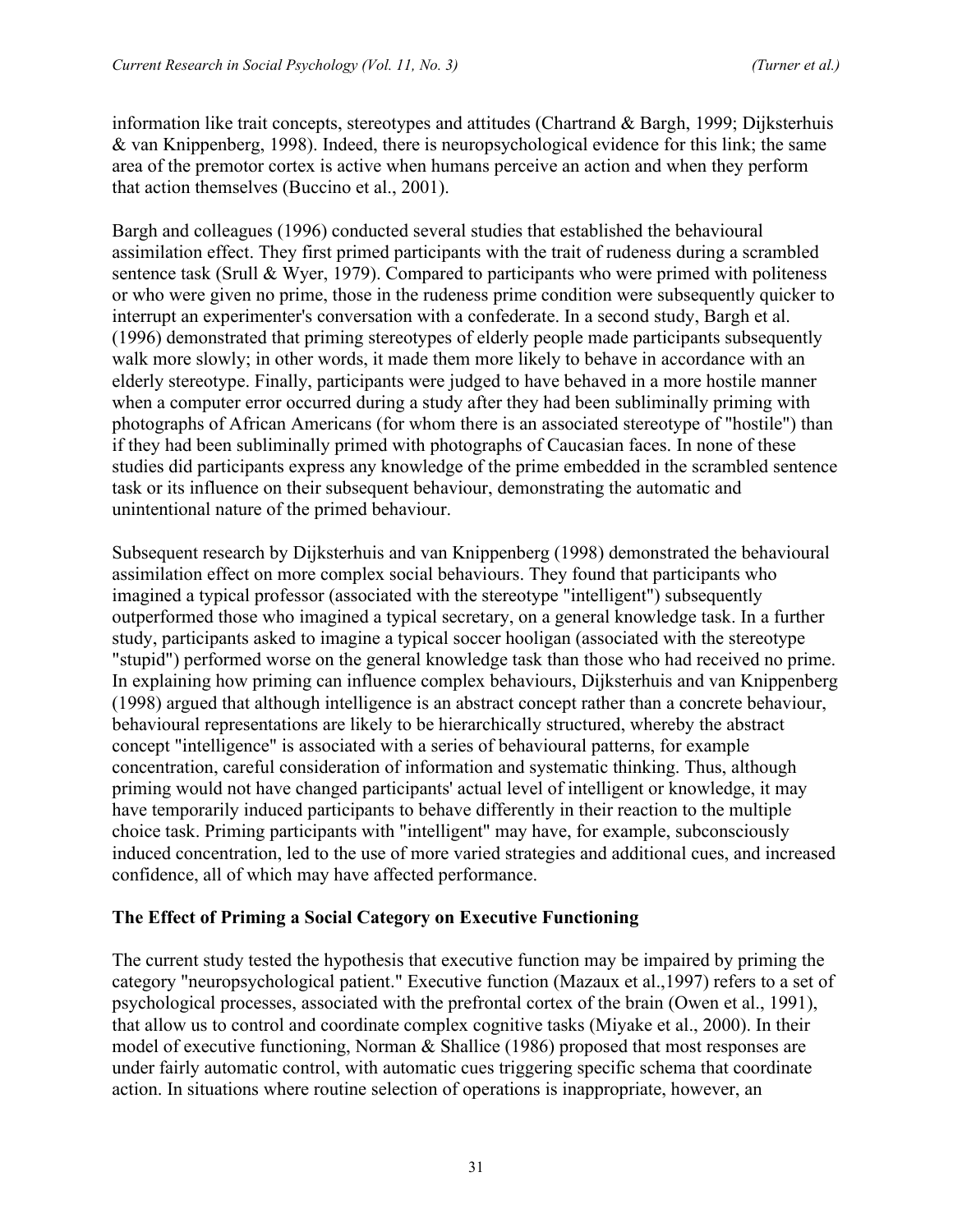attentional coordinating system takes over to deal with the situation (Baddeley, 1986). Executive function therefore refers to the control processes needed to successfully perform tasks that are difficult or novel (Norman & Shallice, 1986). Two important aspects of executive function are the ability to keep task- or goal-related information active in working memory during controlled processing and the ability to inhibit prepotent, but inappropriate, responses (Miyake et al., 2000).

One form of assessment frequently used to capture executive function is the Tower of Hanoi task, in which participants are required to move a set of disks arranged in order of size on one peg to a different peg in the same order, while abiding by certain rules. To complete the Tower of Hanoi task with ease, an executive function is necessary; the inhibition of prepotent responses to deal with goal-subgoal conflicts (Goel & Grafman, 1995; Miyake et al., 2000). Put simply, to move from the start state to the goal state, participants are required to form subgoals which involve counterintuitive moves away from the goal state before they can ultimately move closer to the goal state. Individuals with executive function abilities can inhibit the natural tendency to make a more obvious, but actually incorrect move, in favour of a counterintuitive move to complete the Tower of Hanoi task. In contrast, however, neuropsychological patients with prefrontal cortex damage perform poorly on the Tower of Hanoi task because the damaged area of the brain is strongly implicated in executive function (Grigsby, Kaye & Robbins, 1995). Goel & Grafman (1995) identified the cause of the difficulty in completing the Tower of Hanoi task among those with prefrontal cortex damage as a failure to resolve goal-subgoal conflicts when they arose during the task.

# **The Current Research**

The goal of the current research is to investigate the assimilation effect of priming the category "neuropsychological patient" on executive function, measured using the Tower of Hanoi task. This is the first study to look at the effect of priming on a measure of executive function, a complex behavioural outcome. An additional aim of this research is to bridge the gap between social and cognitive psychology. Priming models the implicit processes of social interaction. We are constantly influenced by social cues in everyday life. These include cues relating to group membership and social categories. Showing that social priming can have an affect on cognitive processes will provide an important link between these two domains. We also look at the negative effect of priming. Dijksterhuis & van Knippenberg (1998) argued that evidence for negative or undesirable effects may provide a strong case for the unintentional nature of priming on behaviour, because people are unlikely to engage in undesirable behaviour on purpose, running the risk of coming across as incompetent. We predict that with a sample of undergraduate psychology students, who, in the context we study, are knowledgable about neuropsychological disorders and their associated symptoms, priming with the category "neuropsychogical patient" will lead to impaired performance on a task that requires the executive function of prepotent response inhibition.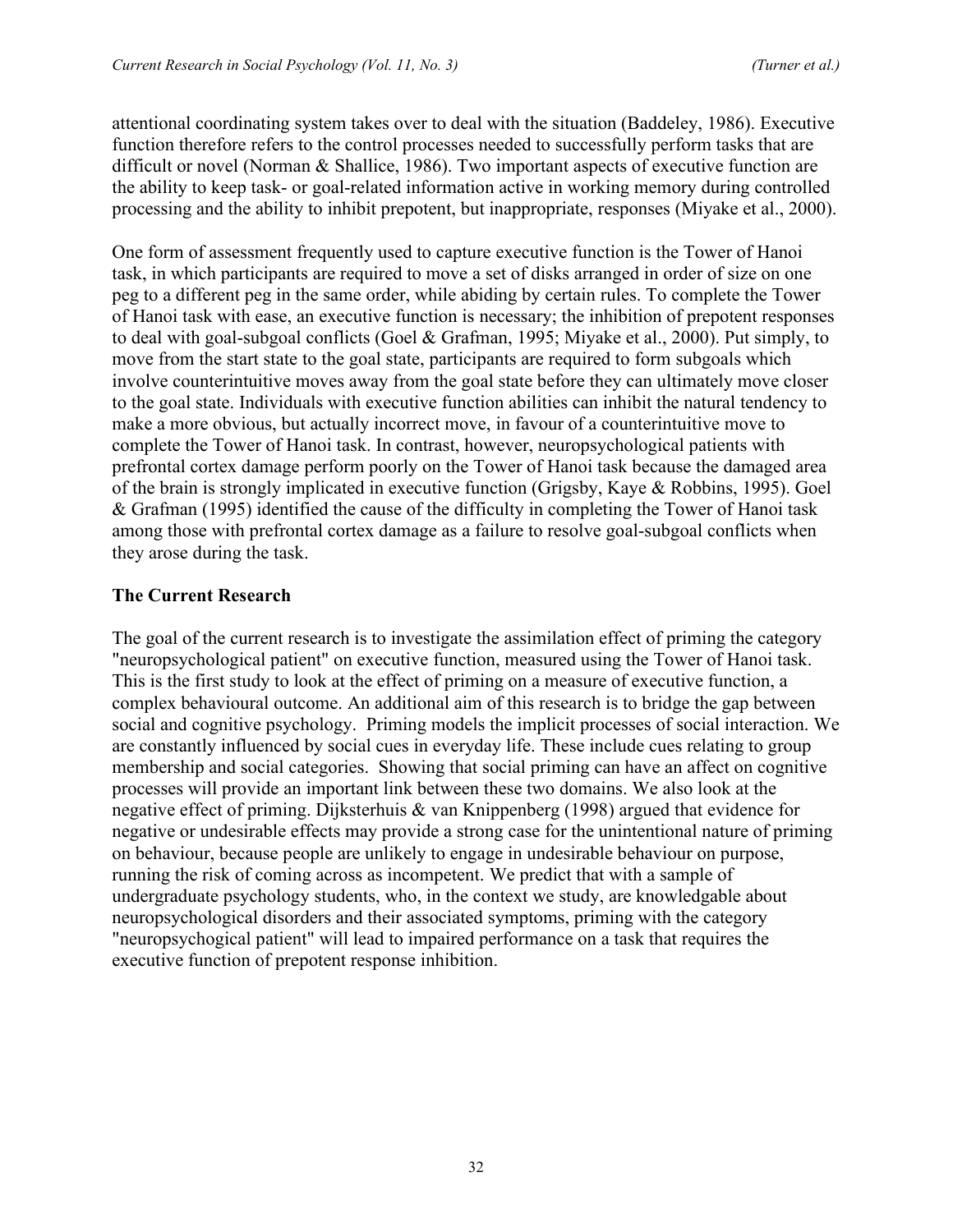#### **METHOD**

#### **Participants and Design**

Fifty-nine undergraduate students, 49 female and ten male, were randomly assigned to one of three conditions, a neuropsychological patient prime, a beach scene (control) prime or a noprime control. All participants received course credit for taking part.

#### **Procedure**

Participants were given an instruction sheet, informing them that the study involved two subtests, a short impression formation task and a simple cognitive task. Participants were then randomly assigned to either the priming condition or one of two control conditions. The prime was adapted from the procedure used by Dijksterhuis and van Knippenberg (1998). Participants were asked to imagine a neuropsychological patient and list what might be their typical behaviours, lifestyle and appearance for a period of five minutes. To rule out the alternative explanation that priming participants with any concept affects task performance, participants in the beach scene prime control condition were asked to imagine a beach scene and list what they might typically see going on around them for five minutes. Participants in the baseline control condition received no prime. Participants were then given the Tower of Hanoi task to solve. Following completion, they were asked what they thought the study examined and if they were at any point suspicious about the rationale given for the study. This allowed us to check participants' awareness of the priming procedure and thus to rule out its influence in their later performance. Finally, participants were fully debriefed and thanked for their participation.

#### **Dependent Measure**

The Tower of Hanoi task was presented on a computer. It consisted of three vertical pegs and five disks of varying size. Initially, participants were presented with a start state in which the disks were placed in descending size order on the first peg. Participants were then instructed that they should aim to reach a goal state in which the disks are stacked in descending size order on the third peg. Participants were informed that they would be limited by three constraints while completing this task. First, only one disk may be moved at a time. Second, any disk not being currently moved must remain on a peg. Third, a larger disk may not be placed on top of a smaller disk. Before the test session, participants were given the opportunity to familiarize themselves with the task in a brief practice session with the experimenter. The experimenter demonstrated how to use the mouse to move the counters in the task and demonstrated a move that was allowed (moving the first disk onto the next peg) and a move that was not allowed (putting the second bigger disk onto the smaller first disk). The program was then reset, and participants were then informed that they had up to ten minutes to complete the task. The number of moves taken was recorded by the computer.

#### **RESULTS**

We expected that priming participants would influence their performance on the Tower of Hanoi Task. Specifically, we expected participants in the neuropsychological patient prime condition to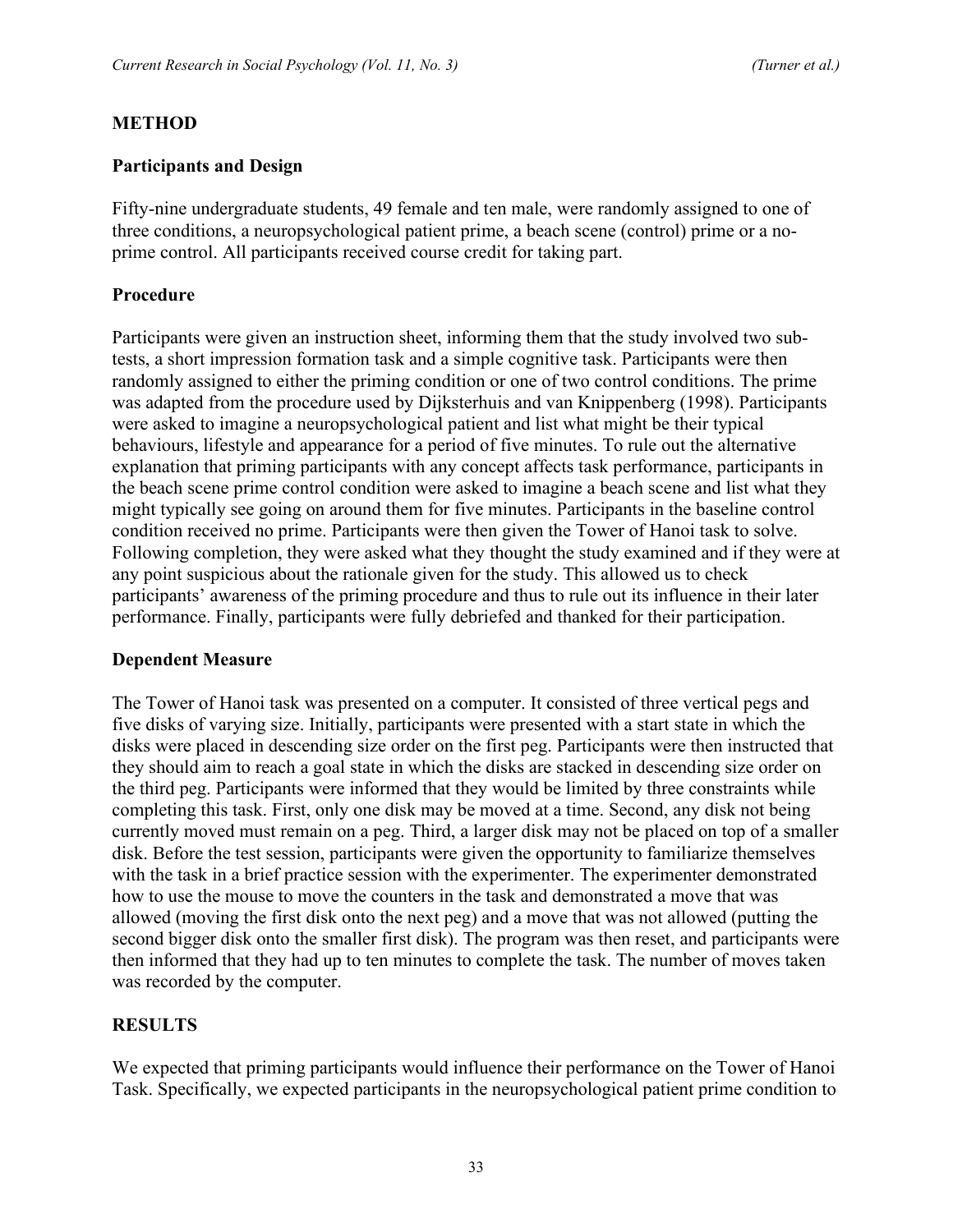take more moves to complete the task than those in either the beach scene prime control or the no-prime control conditions. The mean number of moves taken to complete the Tower of Hanoi task was therefore subjected to a three (prime: no prime vs. beach scene prime vs. neuropsychological patient prime) between-subjects analysis of variance (ANOVA). The predicted main effect was significant,  $F(2, 32) = 3.47$ ,  $p < .05$  (see Table 1).

|                                       | N <sub>0</sub><br>Prime<br>$(N = 10)$ | <b>Beach Scene</b><br>Prime<br>$(N = 12)$ | Neuropsychological<br><b>Patient Prime</b><br>$(N = 13)$ |  |
|---------------------------------------|---------------------------------------|-------------------------------------------|----------------------------------------------------------|--|
| <b>Mean Number of</b><br><b>Moves</b> | 70.50                                 | 75.67                                     | 111.62                                                   |  |
|                                       | (28.88)                               | (26.51)                                   | (58.20)                                                  |  |

| Table 1: Moves Taken on the Tower of Hanoi Task as a Function of Prime |  |  |  |  |  |  |  |  |
|------------------------------------------------------------------------|--|--|--|--|--|--|--|--|
|------------------------------------------------------------------------|--|--|--|--|--|--|--|--|

*Note:* Standard deviations are shown in parentheses

Planned constrast analysis (Judd  $\&$  McClelland, 1989) was employed to test where the significant differences were. Contrast A (no prime: 1, beach scene prime: 0, neuropsychological patient prime: -1) tested whether, as predicted, the number of moves taken to complete the Tower of Hanoi task in the neuropsychological patient prime condition was significantly greater than in the no prime condition. Contrast B (no prime: 0, beach scene prime: 1, neuropsychological patient prime:-1) tested whether there was the number of moves taken to complete the Tower of Hanoi task in the neuropsychological patient prime condition was significantly greater than in the beach scene prime condition. Contrast C (no prime: 1, beach scene prime: -1, neuropsychological patient prime: 0) tested whether there was a significant difference in performance between the two prime conditions (we predicted no difference). As expected, participants in the neuropsychological patient prime condition took significantly more moves to complete the Tower of Hanoi task than participants in the no prime condition, Contrast A;  $t(32) = -2.34$ ,  $p = .026$ , and they took more moves than participants in the beach scene prime condition, Contrast B;  $t(32) = -2.15$ ,  $p = .039$ . There was no significant difference in number of moves taken to complete the Tower of Hanoi task in the no prime and beach scene prime control conditions, Contrast C;  $t(32) = -0.29$ ,  $p = .78$ .

Responses on the feedback sheet showed that no participant indicated suspicion about the rationale of the current study, the link between the prime and the subsequent Tower of Hanoi task, or the predicted effect of the prime on the task. Thus, the effect of the prime on subsequent behaviour appears to have been unintentional and nonconscious.

To summarize, priming the category "neuropsychological patient" led to an assimilation effect, whereby participants showed poorer executive function than those in either control condition. The lack of significant difference between performance in the two control conditions confirms that it was the content of the prime, not the presence of any prime, that led to impaired performance on the Tower of Hanoi task.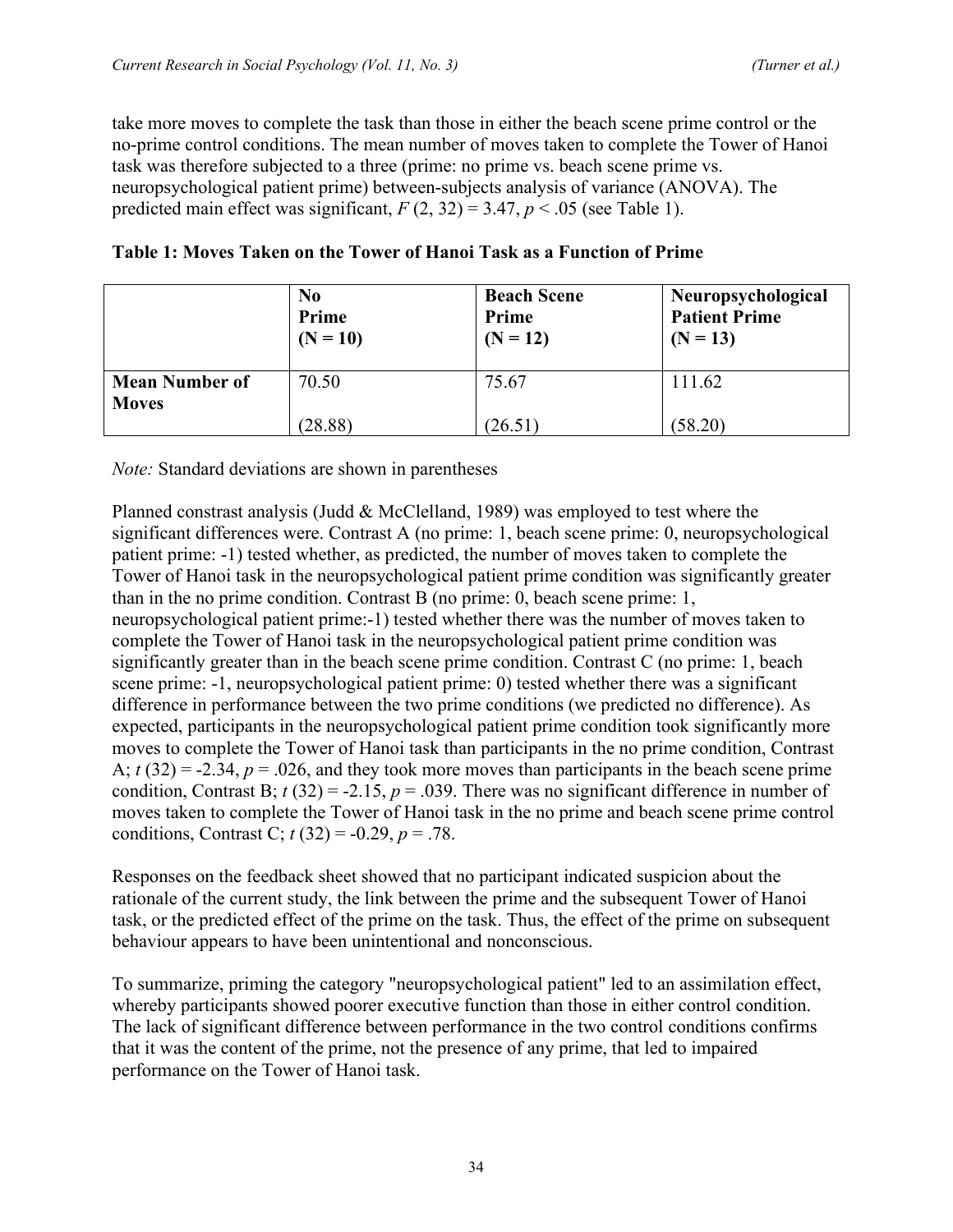#### **DISCUSSION**

The aim of the current study was to ascertain whether priming psychology students with a familiar category, neuropsychological patients, would lead to behavioural assimilation (Bargh et al., 1996; Dijksterhuis & van Knippenberg, 1998). Supporting our predictions we found that, compared to participants in two control conditions, the neuropsychological patient prime led to poorer performance on the Tower of Hanoi, a task considered to be a good indicator of executive function (Goel & Grafman, 1995). Thus, following the prime, participants assimilated to the behaviour expected of neuropsychological patient, displaying poorer executive function.

Dijksterhuis and van Knippenberg (1998) argued that behavioural assimilation would occur not only for simple behaviours, like the effect of an elderly prime on walking speed, but also for complex behaviours, for example behaviours associated with abstract traits like "intelligent." Our findings support this argument; primed participants showed behaviour associated with the abstract trait "poor executive function." We argue that the category "neuropsychological patient" may have influenced performance on the Tower of Hanoi task through a hierarchically structured chain of events. The activation of this social category and its associated trait "poor executive function" may, in turn, have activated a number of behavioural characteristics of that trait, for example inability to inhibit inappropriate responses, poorer planning abilities and poorer goal management. Although the prime would not have genuinely impaired participants executive function skills, it may have temporarily triggered these types of behavioural responses, for example increasing the likelihood that participants try to solve the Tower of Hanoi task by focusing on the final goal rather than attending to counterintuitive sub-goals.

These findings extend previous research by finding evidence for behavioural assimilation in a domain not previously investigated and by identifying the effect of priming on a a complex and abstract trait, executive function. Moreover, while previous research has looked at the effect of priming social categories recognized by the majority (e.g., the elderly, African Americans), the current study looked at the effect of a social category and associated knowledge structure held by a specific population, psychology students. Our findings show that it is not just stereotypes widely held in a particular society that can unintentionally influence our behaviour, but also specialist knowledge that we may hold. Clearly, these findings cannot be generalized to other populations, for example those who do not have a knowledge of psychological disorders. They do, however, warrant further research on the effect of specific knowledge structures in producing behavioural assimilation.

We acknowledge that the current research would have been enhanced by the inclusion of alternative measures of executive function. Although the Tower of Hanoi task is widely used to assess the inhibition of prepotent responses and planning ability (Goel & Grafman, 1995), Miyake et al. (2000) noted two additional important aspects of executive function; the ability to shift between tasks or mental sets and the ability to update and monitor working memory representations. Further research should investigate the parameters of the effect of the prime used in the current study, whether its effect limited to the Tower of Hanoi task or if it also influences these additional aspects of executive function.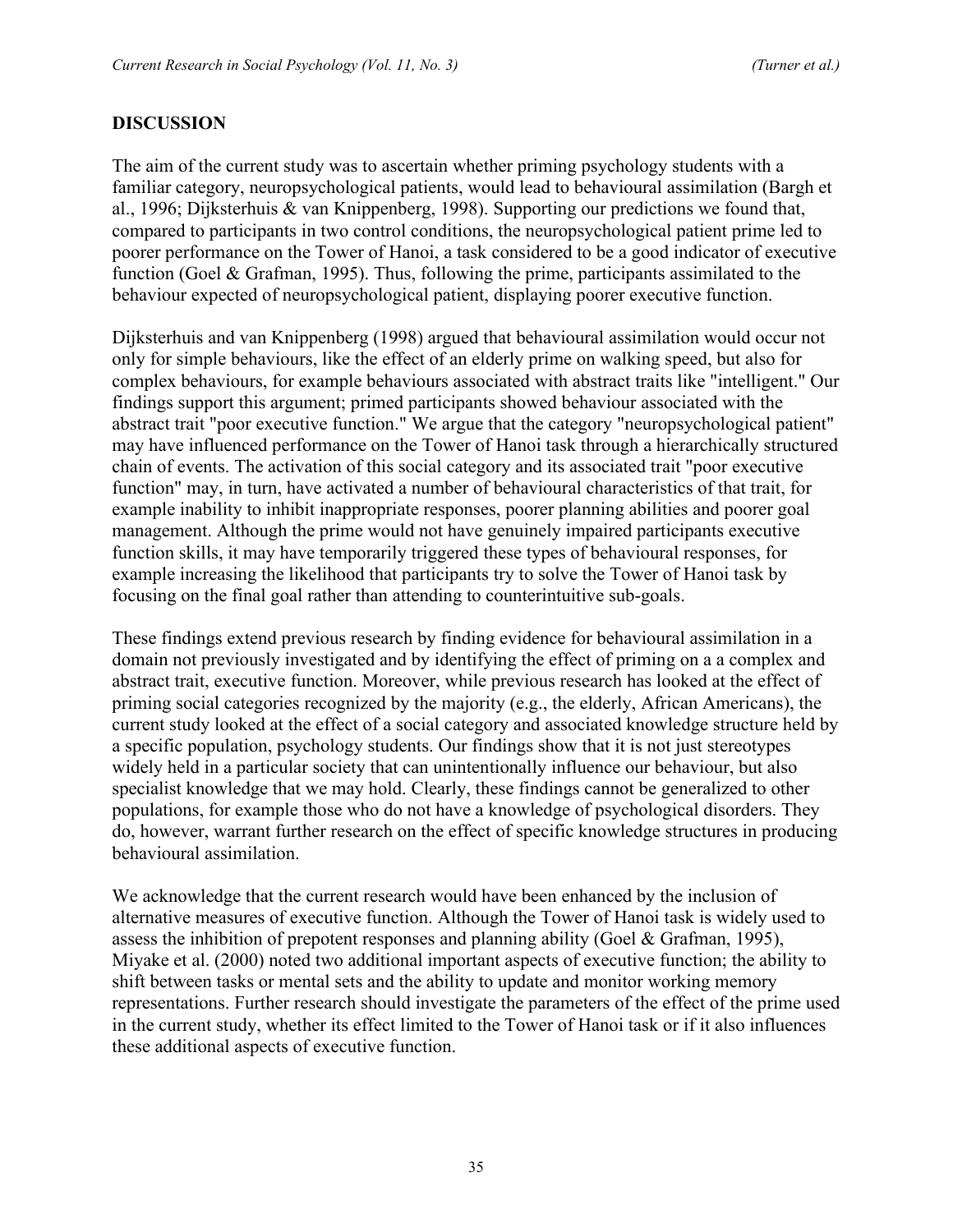The findings from the current study have implications for those who belong to groups typically associated with poor executive function, for example the elderly and those with neuropsychological disorders (Owen et al., 1991; von Hippel, Silver, & Lynch, 2000). The fact that expectations about executive function in certain groups has a direct, unconscious effect on executive function may lead to a self-fulfilling prophecy (e.g., Snyder, Tanke, & Berscheid, 1977). People who expect to have poor executive function, for example the elderly, may actually show greater executive function impairment when their status as an elderly person, and therefore associated traits like poor executive function, is activated. Moreover, because of a lack of awareness that a behaviour has been influenced by the perception of a stimuli in the environment, that behaviour is likely to be misattributed to other causes of which the individual is aware (Bargh et al., 1996). Thus, in the case of an elderly person, poor performance on an executive function task as a result of an environmental prime will be attributed to old age and poor mental capacity, with obvious negative implications for that individual.

On a more positive note, the current findings imply that executive function is malleable. If executive function can be impaired among young, healthy participants by priming them with a category associated with impaired executive function, priming the elderly or those who are neuropsychologically impaired with a category or trait associated with good executive function may lead to improved executive performance. Finally, executive function is associated with the ability to inhibit stereotyped and prejudiced reactions (von Hippel et al., 2000). If executive function is malleable, as we have shown, priming categories associated with good executive function should also reduce stereotyping and prejudice.

# **REFERENCES**

Baddeley, A. D. (1986). *Working memory.* Oxford: Oxford University Press

Bargh, J. A. (1989). Conditional automaticity: Varieties of automatic influence in social perception and cognition. In J. S. Uleman, & J. A. Bargh (Eds.), *Unintended though* (pp. 3-51). New York: Guilford Press.

Bargh, J. A. (1994). The four horsemen of automaticity. In R. S. Wyer & T. K. Srull (Eds.), *Handbook of social cognition* (pp. 1-40). Hillsdale, NJ: Erlbaum.

Bargh, J. A., & Chartrand, T. (1999). The unbearable automaticity of being. *American Psychologist, 54,* 462-479.

Bargh, J.A., Chen, M., & Burrows, L. (1996). Automaticity of social behavior: Direct effects of trait construct and stereotype activation on action, *Journal of Personality and Social Psychology*, 71, 230-244.

Benton, A.L. (1968). Differential behavioral effects in frontal lobe disease, *Neuropsychologia*, 6, 53-60.

Brewer, M. B. (1988). A dual process model of impression formation. In T. K. Srull & R. S. Wyer, Jr. (Eds.), *Advances in social cognition* (Vol 1, pp. 1-36). Hillsdale, NJ: Erlbaum.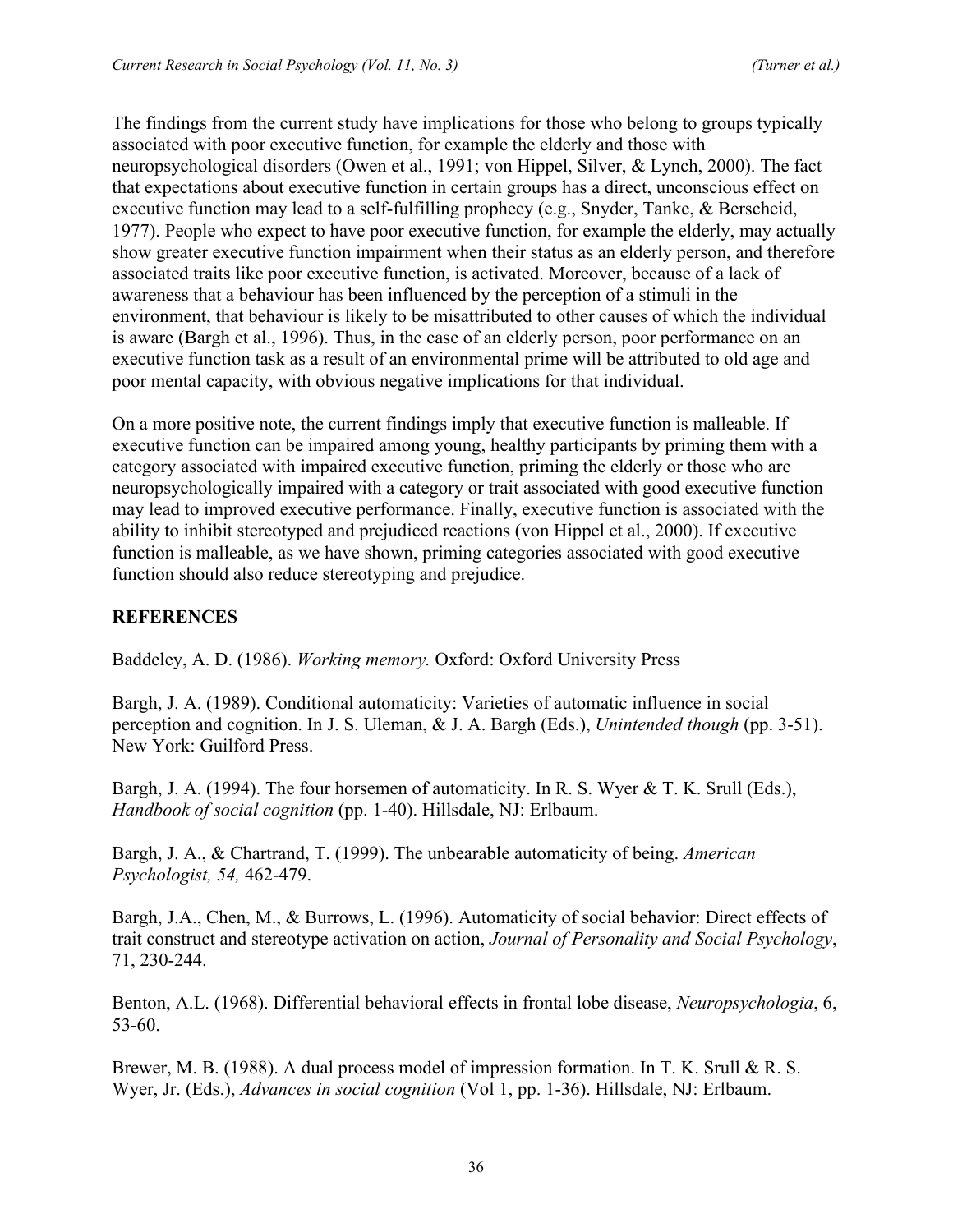Buccino, G., Binkosfski, F., Fink, G. R., Fadiga, L., Fogassi, L., Gallese, V., Seitz, R. J., Zilles, K., Rizzolatti, G., & Freund, H. J. (2001). Action observation activates premotor and parietal areas in somatotopic manner: an fMRI study. *European Journal of Neuroscience, 13,* 400-404.

Devine, P. G. (1989). Stereotypes and prejudice: Their automatic and controlled components. *Journal of Personality and Social Psychology, 69,* 5-18.

Dijksterhuis, A., Spears, R., & Lépinasse, V. (2001). Reflecting and deflecting stereotypes: Assimilation and contrast in impression formation and automatic behavior, *Journal of Experimental Social Psychology*, 37, 286-299.

Dijksterhuis, A., & van Knippenberg, A. (1998). The relation between perception and behavior, or how to win a game of trivial pursuit, *Journal of Personality and Social Psychology,* 74, 865- 877.

Ferguson, M.J., & Bargh, J.A. (2004). How social perception can automatically influence behaviour, *Trends in Cognitive Sciences*, 8, 33-39.

Goel, V., & Grafman, J. (1995). Are the frontal lobes implicated in "planning" functions? Interpreting data from the Tower of Hanoi, *Neuropsychologia*, 33, 623-642.

Grigsby, J., Kaye, K., & Robbins, L.J. (1995). Behavioral disturbance and impairment of executive functions among the elderly, *Archives of Gerontology and Geriatrics*, 21, 167-177.

Judd, C. M., & McClelland G. H. (1989). *Data analysis: A model-comparison approach.* San Diego, CA: Harcourt Brace Jovanovich.

Lezak, M.D. (1995). *Neuropsychological assessment*, (3rd ed.), New York, NY: Oxford University Press.

Mazaux, J. M., Masson, F., Levin, H. S., Alaoui, P., Maurette, P., & Barat, M. (1997). Long-term neuropsychological outcome and loss of social autonomy after traumatic brain surgery. *Archeives of Physical and Mental Rehabilitation, 78,* 1316-1320.

Miyake, A., Friedman, N.P., Emerson, M.J., Witzki, A.H., Howerter, A., & Wager, T.D. (2000). The unity and diversity of executive functions and their contributions to complex "frontal lobe" tasks: A latent variable analysis, *Cognitive Psychology*, 41, 49-100.

Norman, D. A., & Shallice, T. (1986). Attention to action: Willed and automatic control of behaviour. In R. J. Davidson, G. E. Schwartz, & D. Shapiro (Eds.), *Consciousness and selfregulation: Advances in research and theory* (Vol 4, pp. 1-18). New York: Plenum.

Nuth, J., Crisp, R. J., & Humphreys, G. W. (2005). *Executive deficits in brain injured adults heighten reliance on stereotypic cues.* Manuscript in preparation.